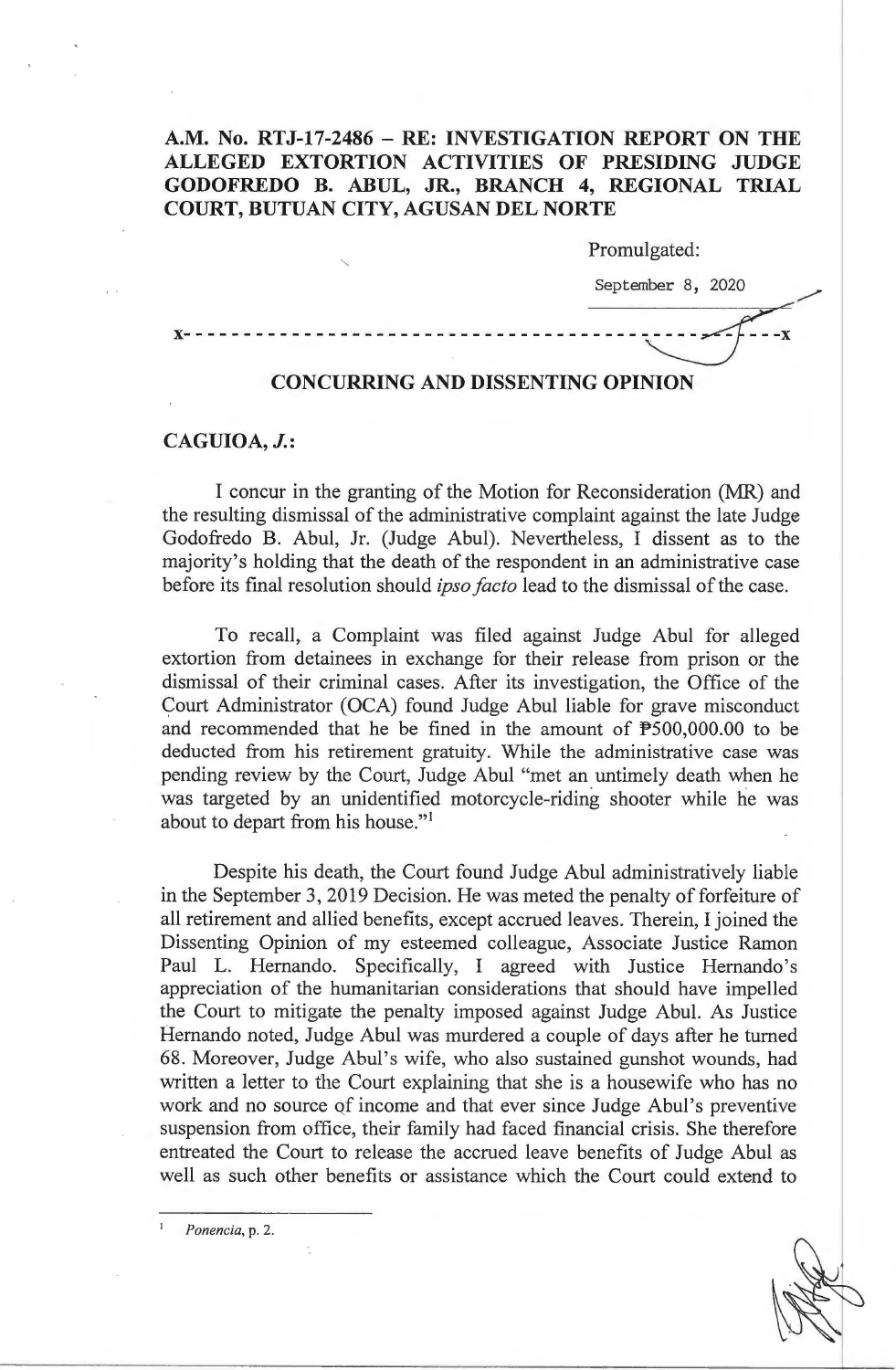Concurring and Dissenting Opinion 2 A.M. No. RTJ-17-2486

'1

I. J

i ý s  $\ddot{e}$ 

them in order to help their' family sustain their daily needs and to fund her son's education in medical school. I was of the view then that these considerations should have prompted the Court to dismiss the case. As Justice Hernando stated:

Given the specific circumstances of Judge Abul's case, it is my view that **his mistakes should not unduly punish his spouse or his heirs, especially if they had no hand in or knowledge about the alleged extortions.** Judge Abul's liability should be considered personal and extinguished by reason of his death, and should not extend beyond the said death only to be shouldered by his spouse or his son. Doing so would indirectly impose a harsh penalty upon innocent individuals who not only have to come to terms with the unjust death of a loved one but also live without one henceforth. **Without a doubt, forfeiture of all of Judge Abul's death and survivorship benefits would add to the grief and hardships that his family is already enduring.** Thus, it is my humble position that assuming that the Court would maintain the nondismissal rule in administrative cases in case of death of the respondent, the Court should, instead of imposing such a strict and unforgiving punishment even when Judge Abul has already passed away, impose a fine to be deducted from his retirement benefits. This is what the OCA had in fact recommended in the first place.<sup>2</sup> (Emphasis supplied)

It is in light of the foregoing, and only to such extent, that I joined Justice Hernando's dissent in the main Decision.

In the instant Resolution, now penned by Justice Hernando, the Court grants the MR, thereby reversing and setting aside the September 3, 2019 Decision. While I welcome the dismissal of the case against Judge Abul, I disagree with the new jurisprudential ruling being laid down here that the death of a respondent in an administrative case before its final resolution is a cause for its dismissal as its non-dismissal is a transgression of the respondent's constitutional rights to due process and presumption of innocence.<sup>3</sup> I submit that the general rule that the death of the respondent does not *ipso facto* lead to the dismissal of the administrative case should still prevail. This is in consonance with the well-settled rule that jurisdiction, once acquired, continues to exist until final resolution of the case.<sup>4</sup>

In espousing now that the respondent in an administrative case also enjoys the right to be presumed innocent pending final judgment in tbe administrative case, the majority cites Section 14 of the Bill of Rights underthe Constitution, which states that "[i]n all criminal prosecutions, the accused shall be presumed innocent until the contrary is proved.<sup>5"</sup> The majority elaborates that considering criminal cases require a more stringent

÷ŕ

<sup>2</sup>  J. Hernando, Dissenting Opinion in *Re: Investigation Report on the Alleged Extortion Activities of Presiding Judge Godofredo B. Abu!, Jr., Br. 4, RTC, Butuan City, Agusan Del Norte,* A.M. No. RTJ-17-2486, September 3, 2019, p. 7.

<sup>3</sup>  *Ponencia,* p. 4.

*Gonzales v. Escalona,* A.M. No. P-03-1715, September 19, 2008, 566 SCRA 1, 15. 4 5

*Ponencia,* pp. 4-5.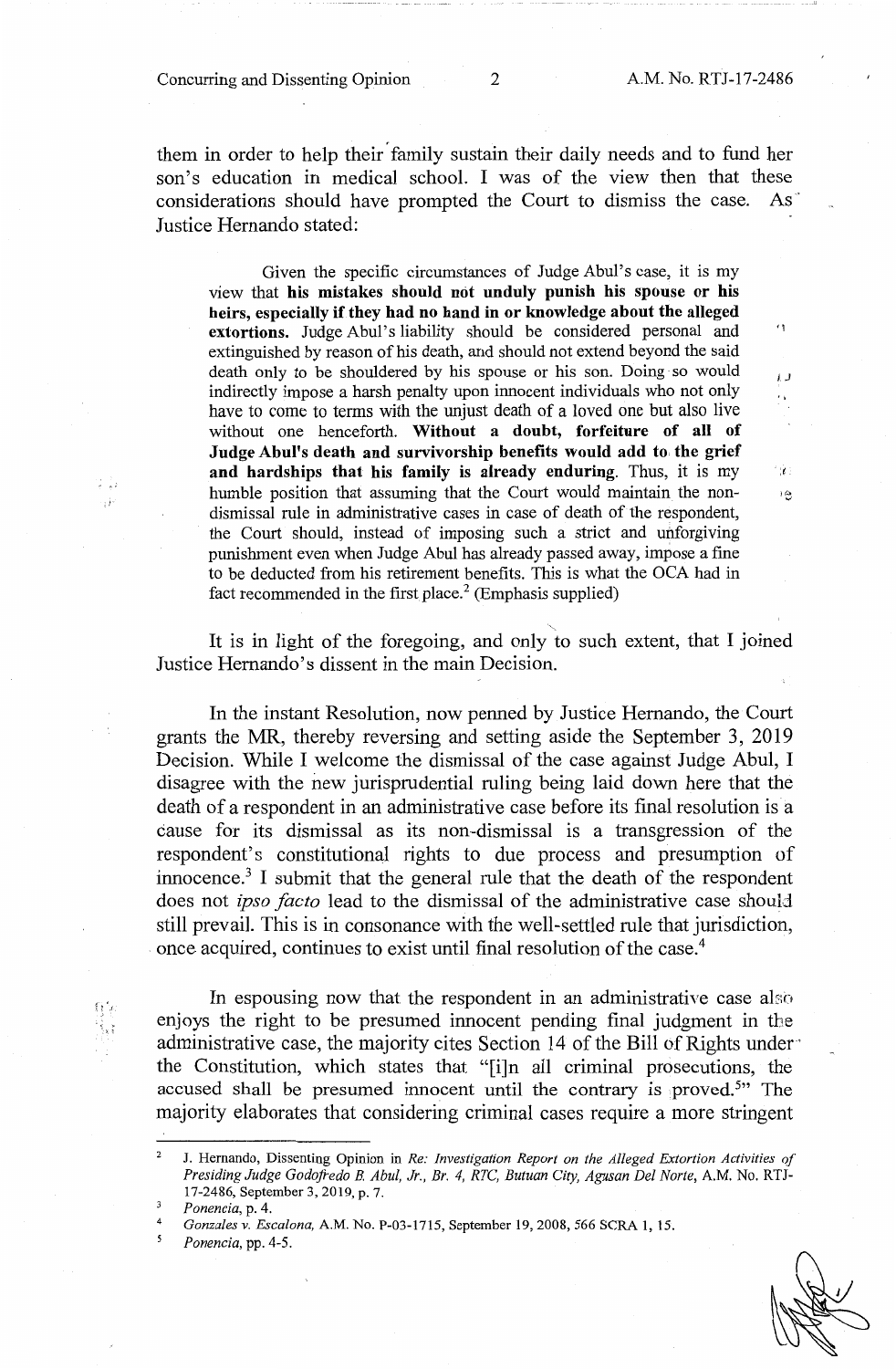Concurring and Dissenting Opinion 3 A.M. No. RTJ-17-2486

degree of proof, which is proof beyond reasonable doubt, with more reason should a respondent in an administrative case be presumed innocent until proven guilty as only substantial evidence is required in administrative cases.<sup>6</sup> Thus, since Judge Abul died prior to the Court's decision, the case should be dismissed as he is presumed innocent of the charges against him.

As stated at the outset, I respectfully disagree.

Indeed, the constitutional precept that an accused in a criminal case enjoys the presumption of innocence has been, in several times, applied in administrative cases as well.<sup>7</sup> I agree that this application is proper owing to the other constitutional guarantee of due process.<sup>8</sup> In my view, however, the dismissal of the case by reason of the death of the accused in a criminal case, or of the respondent in an administrative case, is **not** rooted on the right to be presumed innocent until proven guilty. Rather, it is rooted on the fundamental principle that criminal responsibility is personal.<sup>9</sup> Thus, the Court has consistently held that under Article 89 (1) of the Revised Penal Code, criminal liability on account of the death of the accused before final judgment is totally extinguished **"inasmuch as there is no longer a**  defendant to stand as the accused."<sup>10</sup>

I submit that the question on whether an administrative case can still proceed despite the death of the respondent finds a similar footing instead with the question in civil cases on the effect on the status of an ongoing action when a party dies during its pendency.

In civil cases, the criteria for determining whether an action survives the death of a party was explained in *Bonilla v. Barcena*<sup>11</sup> as follows:

**x x x** The question as to whether an action survives or not depends on the nature of the action and the damage sued for. In the causes of action which survive the wrong complained [of] affects primarily and principally property and property rights, the injuries to the person being merely incidental, while in the causes of action which do not survive the injury complained of is to the person, the property and rights of property affected being incidental.  $x \times x^{12}$ 

As gleaned from the foregoing explanation, the action survives when the wrong complained of affects primarily and principally property and property rights with the injury to a person or third party being merely

- $\frac{11}{2}$  No. L-41715, June 18, 1976, 71 SCRA 491.
- Id. at 495-496.

 $\frac{6}{7}$  Id. at 4.

See *Ocampo v. Enriquez*, 815 Phil. 1175, 1238-1239 (2017).

See *Enrile v. Sandiganbayan,* 767 Phil. 147 (2015).

Vizconde v. Intermediate Appellate Court, G.R. No. 74231, April 10, 1987, 149 SCRA 226, 233.

<sup>10</sup>*People v. Cu/as,* G.R. No. 211166, June 5, 2017, 825 SCRA 552, 554-556; *People v. Paras,* G.R. No. 192912, October 22, 2014, 739 SCRA 179, 183-184, citing *People v. Bayotas,* G.R. No. 102007,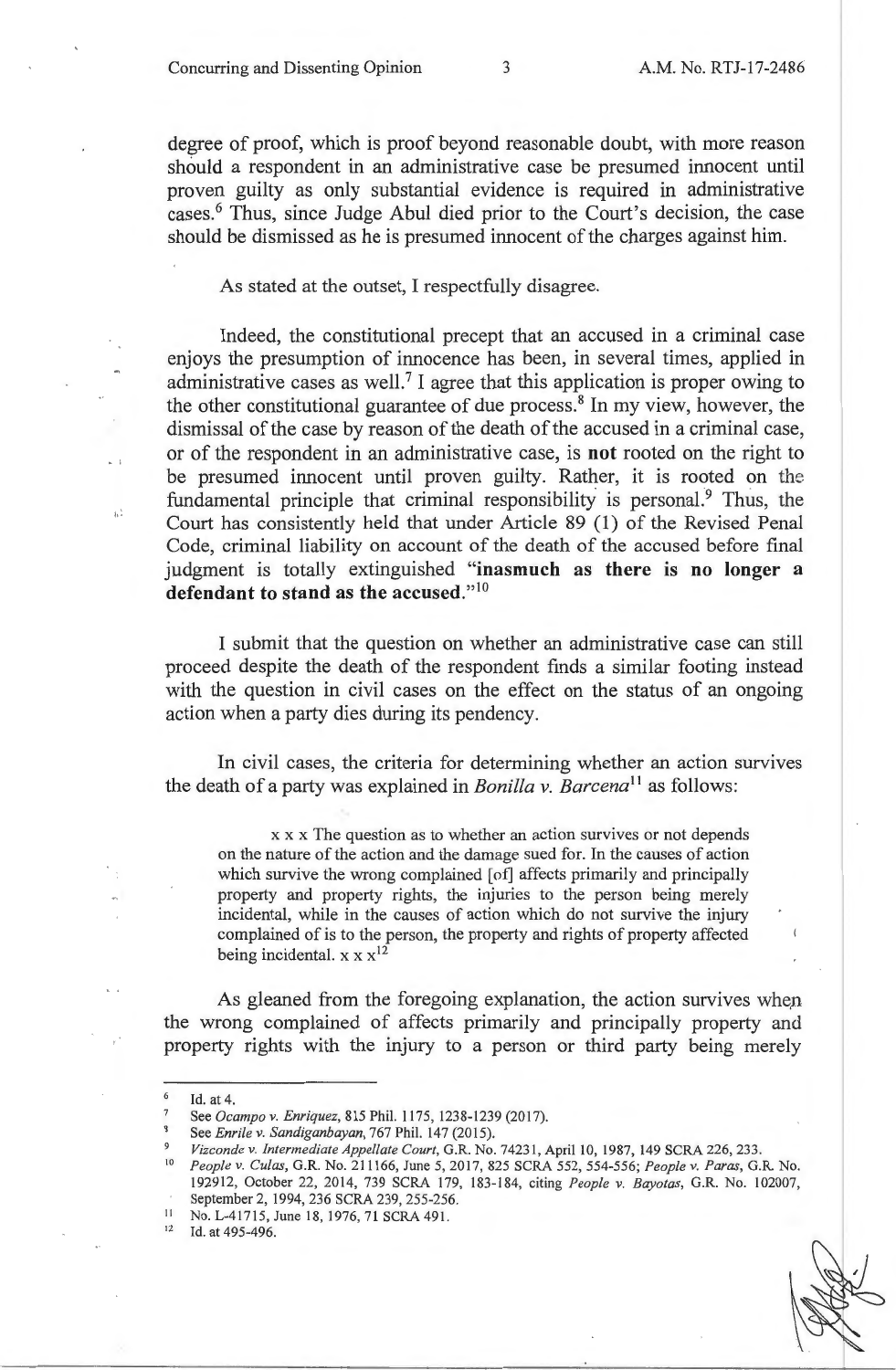' **:t** ',

incidental. In administrative cases, the injury to another is incidental. What is involved in administrative cases is principally an offense to the public office, the same being a sacred public trust. Thus, the Court has consistently . held that in administrative cases, no investigation shall be interrupted or terminated by reason of desistance, settlement, compromise, restitution, withdrawal of the charges, or failure of the complainant to prosecute the same.<sup>13</sup> The need to maintain the faith and confidence of our people in the government and its agencies and instrumentalities demands that proceedings in administrative cases against public officers and employees should not be made to depend on the whims and caprices of complainants who are, in a real sense, only witnesses. <sup>14</sup>

Particularly, in *Bolivar v. Simbol*,<sup>15</sup> which involved disbarment proceedings against a lawyer, the Court ruled that the exercise by the Court of its power to discipline is not for the purpose of enforcing civil remedies between parties, but to protect the court and the public against an attorney guilty of unworthy practices in his profession.

Arguably, in criminal cases, the private offended party is also commonly relegated as a mere witness for the State, and that the offended party to the action is the People of the Philippines on the ground that thei purpose of the criminal action is to determine the penal liability of the accused for having outraged the State with his crime. I submit, however, that notwithstanding this shared sound policy, the element of injury to another spells a material and practical difference between a criminal case and an administrative case. To reiterate, in administrative cases, the injury to another is incidental. On the other hand, while crimes are considered offenses against the State, the injury to a private offended party is **far from being** merely incidental.

Another argument · raised in support of the dismissal of the administrative case in view of the death of the respondent is that the essence of due process necessitates such dismissal. The majority opines that haq death not supervened, the respondent could still pursue other options in keeping with due process, such as filing a motion for reconsideration or asking for clemency. Thus, the majority concludes that it is only right to dismiss the administrative case against the respondent since the spirit of due process encompasses all stages of the case. <sup>16</sup>

Again, I beg to differ from this sweeping pronouncement.

For one, due process considerations are among the already recognized exceptions to the rule that death does not lead to the dismissal of the

16 *Ponencia,* pp. 10-11.

 $\mathcal{C}^{\mathcal{C}}$ 

<sup>13</sup>*Reyes-Domingo v. Morales,* A.M. No. P-99-1285, October 4, 2000, 342 SCRA 6, 11, citing REVISED RULES OF COURT, Rule 139-B, Sec. 5 and *Tejada v. Hernando,* A.C. No. 2427, May 8, 1992, 208 SCRA 517, 521-522.<br><sup>14</sup> Id. at 12, citing *Syv. Academia*, A.M. No. P-87-72, July 3, 1991, 198 SCRA 705, 715.<br><sup>15</sup> A.C. No. 277, April 20, 1966, 16 SCRA 622, 628.

<sup>&</sup>lt;sup>15</sup> A.C. No. 377, April 29, 1966, 16 SCRA 623, 628.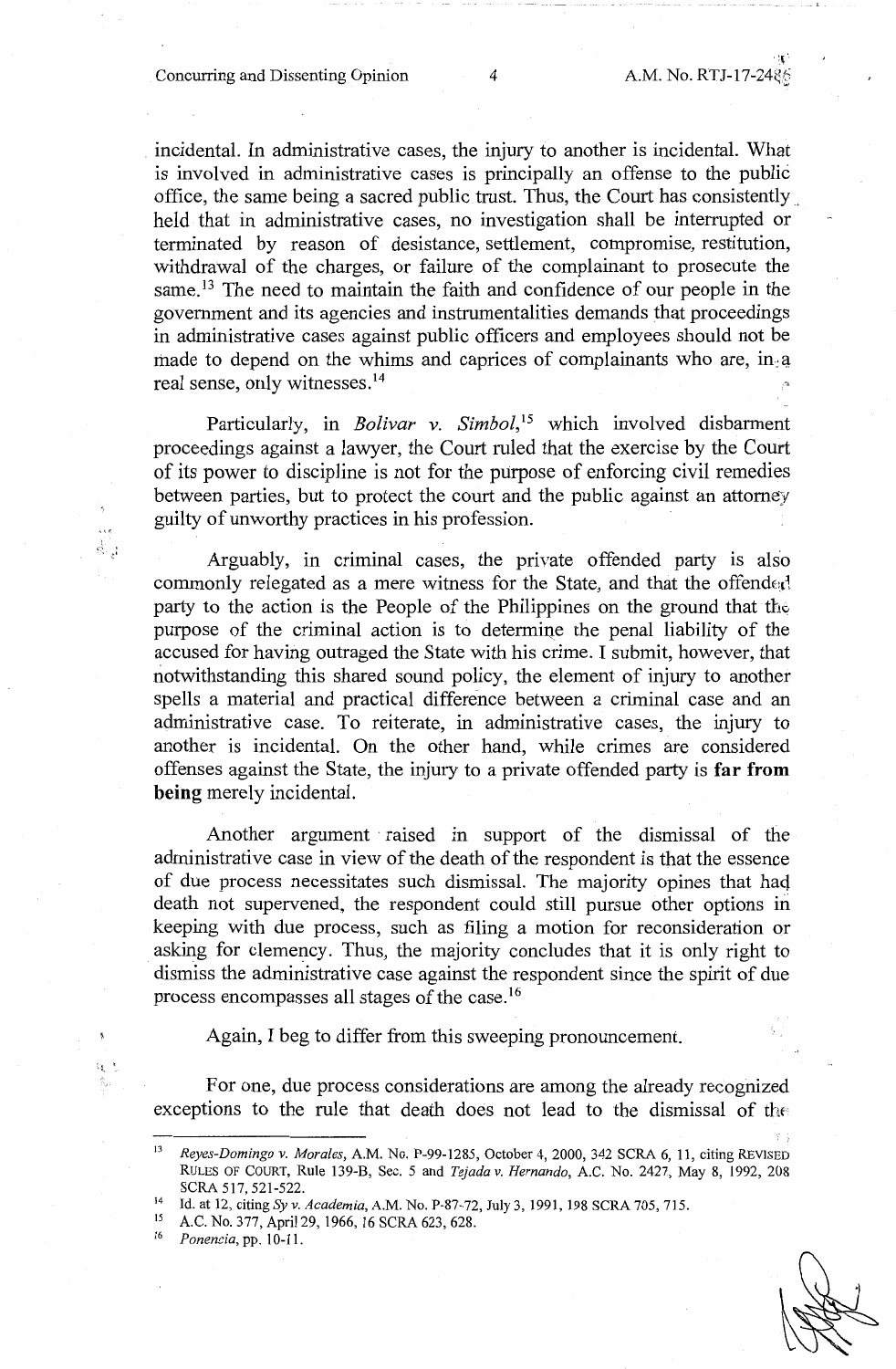administrative case.<sup>17</sup> As such, the opportunity to appreciate or apply this exception has always been available on a case-to-case basis.

Likewise, the concept of due process in administrative proceedings has always been recognized as different with the concept of due process in criminal proceedings. Administrative due process cannot be fully equated with due process in its strict judicial sense, for in the former, a formal or trial-type hearing is not always necessary and technical rules of procedure are not strictly applied. 18

The essence of procedural due process is embodied in the basic requirement of **notice and a real opportunity to be heard.** In administrative proceedings, procedural due process simply means the **opportunity to explain one's side or the opportunity to seek a reconsideration of the action or ruling complained of.** "To be heard" does not mean only verbal arguments in court; one may also be heard thru pleadings. Where opportunity to be heard, either through oral arguments or pleadings, is accorded, there is no denial of procedural due process.<sup>19</sup> Thus, a respondent must be given notice at all times. This is an absolute requirement. Coupled with this, if a respondent is given the opportunity to explain his or her side, then his or her right to due process is *deemed*  satisfied. If, on the other hand, a respondent was not originally heard but was eventually heard in a motion for reconsideration, his or her right to due process is still *deemed* satisfied.

**Here, Judge Abul was given notice and a real opportunity to be heard.** On February 18, 2017, the Court *En Banc* issued a resolution which placed Judge Abul under preventive suspension and required him to comment on the complaint and the investigative report of the  $OCA<sup>20</sup>$  Judge Abul did, in fact, file his comment/answer, denying all the accusations and insisting that the same were false, baseless, and concocted by an evil and malicious mind for the sole purpose of besmirching his unblemished record of service in the Judiciary.<sup>21</sup> Thus, the Court then held that he was fully afforded due process during the investigation of the OCA. 22

<sup>17</sup>In previous cases where the Court upheld the general rule that the death of the respondent does not *ipso*  facto lead to the dismissal of the administrative case, the Court had nevertheless recognized certain exceptions to this rule. Thus, the Court held that death of the respondent would necessitate the dismissal of the administrative case upon a consideration of any of the following factors: (1) tlie observance of respondent's right to due process; (2) the presence of exceptional circumstances in the case on the grounds of equitable and humanitarian reasons; and (3) it may also depend on the kind of penalty imposed. *Gonzales v. Escalona*, supra note 4, at 15-16, citing *Limliman v. Ulat-Marrero*, A.M. No. RTJ-02-1739, January 22, 2003, 395 SCRA 607.

<sup>&</sup>lt;sup>18</sup> Vivo v. Philippine Amusement and Gaming Corporation, G.R. No. 187854, November 12, 2013, 709

SCRA 276, 281.<br>
<sup>19</sup> *Disciplinary Board, LTO v. Gutierrez*, G.R. No. 224395, July 3, 2017, 828 SCRA 663, 669.<br>
<sup>20</sup> Pay Curiam Decision in *Pa: Investigation Papert on the Allaged Extention Activities* 

<sup>20</sup>*Per Curiam* Decision in *Re: Investigation Report on the Alleged Extortion Activities of Presiding*  Judge Godofredo B. Abul, Jr., Br. 4, RTC, Butuan City, Agusan Del Norte, A.M. No. RTJ-17-2486, September 3, 2019, p. 3.<br>
<sup>21</sup> Id.<br>
<sup>22</sup> Id. at 9.